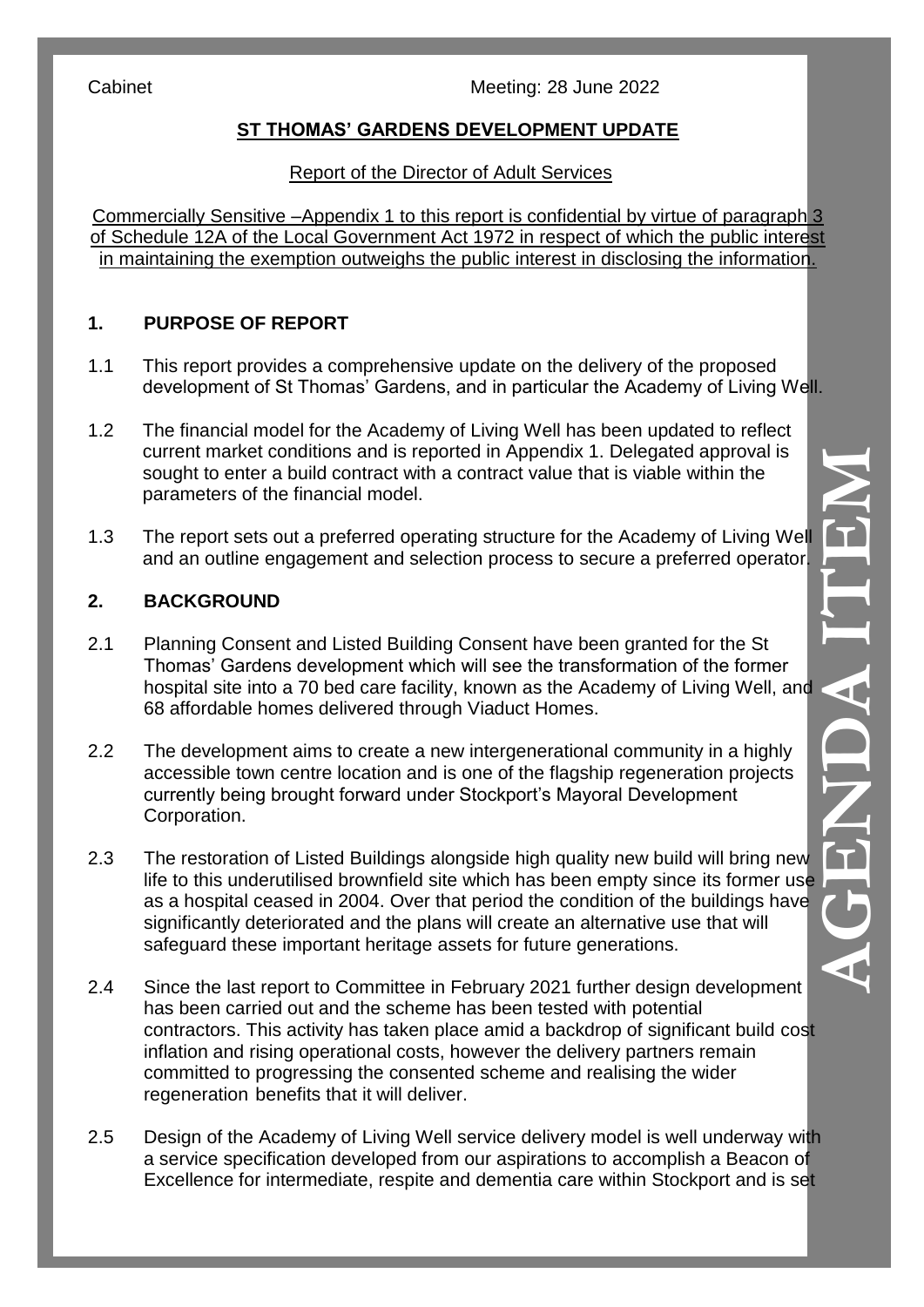around the principles of Design, Care, Workforce, Culture, Education and Community. Our design concept is being tested via a small scale proof of concept which has now commenced with a local care home provider.

#### **3. ACADEMY OF LIVING WELL**

- 3.1 The Academy of Living Well will provide locally-based, high impact services with a focus on helping primarily older people and people in need regain their independence and wherever possible to return home. The Academy will aim to achieve the following:
	- Access step-up services to prevent hospital admission
	- Accelerate hospital discharge whilst providing a safe environment for recovery
	- Recover and return home safely from hospital, reducing re-admissions
	- Better manage long-term health conditions
	- Access respite or short breaks
	- Connect people with the wider community, addressing social isolation and loneliness
- 3.2 One of the Academy's core purposes is to provide a real-life environment for training and ongoing development, and specialisation of our community-led Health & Social Care workforce. This will be supported by a new Stockport Standard of Care.
- 3.3 The need for a radically different approach and case for change is very clear and is set out in the Business Case which was approved at Cabinet in February 2021.
- 3.4 The considerable improvements the Academy will deliver include; increased capacity, greater efficiency, swift discharge and reduction in hospital length of stay, reduced hospital admissions, social care market sustainability, and creating significant social value. It will also improve individual health and wellbeing and give flexibility of service provision to reduce the need for residential care admissions.
- 3.5 The improvements set out in 3.4 remain at the forefront of our ambitions, and with the challenges and impact we still face, as a result of the Pandemic, the increasing costs of care, and pressures on the NHS, it is even more important now to tackle the challenges we face.

#### **Challenges:**

3.6 Securing bed capacity at the Council's ceiling rate prices has proved increasingly challenging due to temporary home closures as a result of infection control, and the impact of the increased patient flow from the Hospital Discharge Programme. The Academy's new household model of care is designed to be more cost effective in delivering care and as a result will have a more competitive market bed rate than some of the beds currently being commissioned in Stockport. This model also supports infection control by using individual households to contain infection, resulting in more beds remaining open. It will also provide a different type of care that is practical and purposeful enabling people to return home quicker which in turn will deliver an improved patient flow.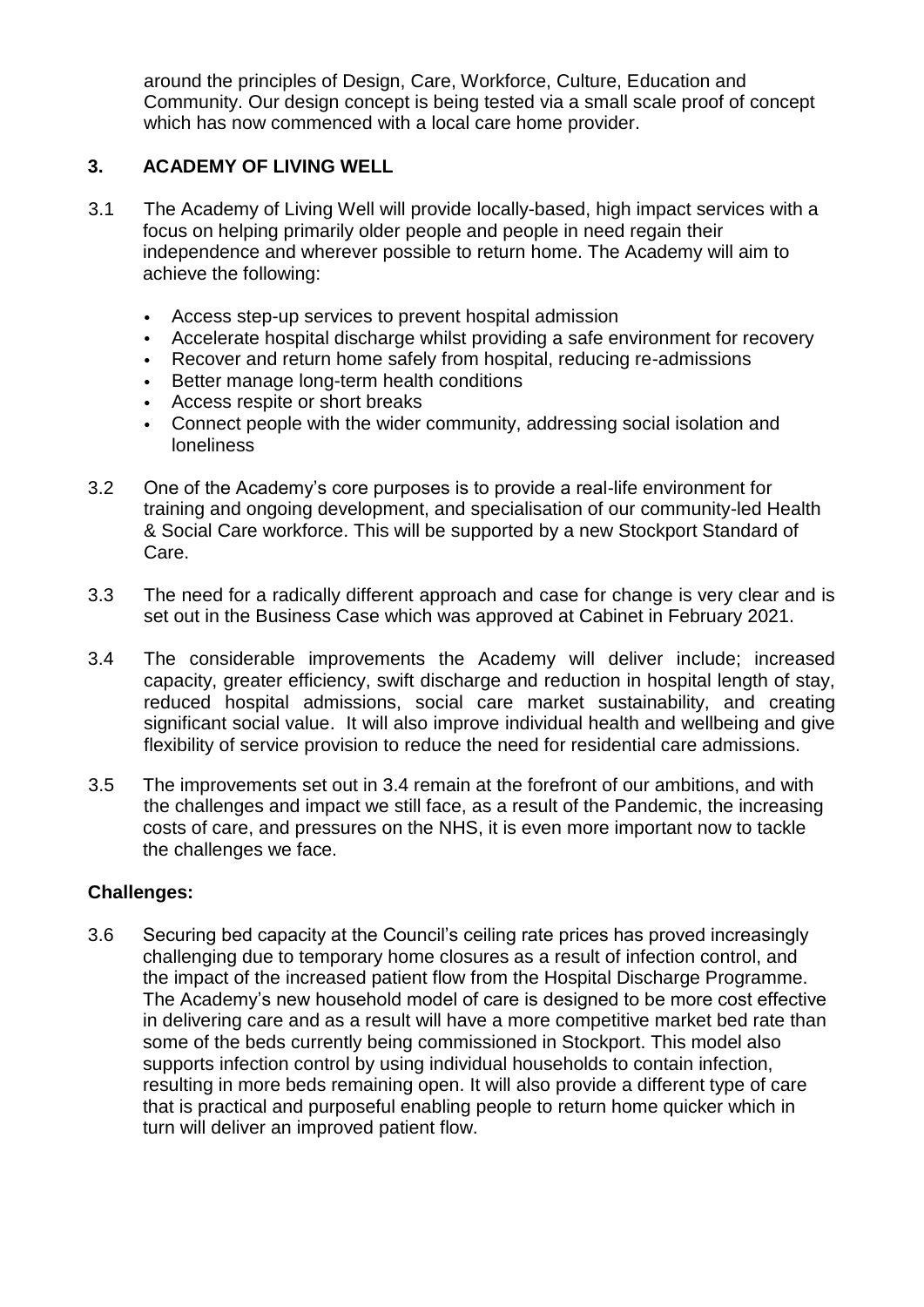- 3.7 Combined with this there continues to be a recruitment and retention challenge, that has grown as a result of the Pandemic and other socio-economic influences, of a suitable and sustainable care workforce. The situation has been exacerbated for care home providers by the mandatory vaccination requirement for their staff, although that has now been rescinded. Staff shortages are particularly acute in registered managers and qualified nursing staff. Whilst this is a national challenge, Providers have consistently recognised that recruitment difficulties are more acute in Stockport due to the demographics of the area. The Council continues to support the sector with this recruitment challenge, having provided a number of virtual and in person recruitment events in the last year. The Academy's ambitions for the workforce is to create a more autonomous and flexible team that is not reliant on traditional time and task care. Alongside this, the development of an attractive career pathway and new behaviour-led curriculum that supports workforce colleagues to deliver the new model of care will introduce a wider cohort of potential candidates to care careers. The cost effectiveness of the household model of care requires less staff to deliver these services and as a result can pay a higher rate through tiers of progression.
- 3.8 Local authorities will be required to undertake Fair Cost of Care & Market Sustainability Strategies with a draft submission date of October 2022. However, work is now underway to prepare our local markets for reform and move towards paying providers a fair cost of care, as appropriate to local circumstances. This will involve the following:
	- conducting a cost of care exercise to determine the sustainable rates and identify how close they are to it;
	- engaging with local providers to improve data on operational costs and number of self-funders to better understand the impact of reform on the local market (particularly the 65+ residential care market, but also additional pressures to domiciliary care)
	- strengthen capacity to plan for, and execute, greater market oversight (as a result of increased section 18(3) commissioning) and improved market management to ensure markets are well positioned to deliver on our reform ambitions;
	- use this additional funding to genuinely increase fee rates, as appropriate to local circumstances
- 3.9 This will enable the Council not only to determine the sustainable rates and identify how close the Council is to it, but also quantify and understand the variation across the market and develop a strategy for how we equalise rates across the market where the Council is purchasing the same kind of care. The Academy modelling has already determined a structured approach to the cost of room, care and hospitality to allow a range of funding options and bed mix to be considered. This financially supports the build costs and ongoing viability.
- 3.10 Aligned to Social Care Reform the cap limits the amount that individuals will contribute towards their personal care over their lifetime. This has been set at £86,000. The local authority will help individuals to 'meter' towards the cap through a personal care account. Once the cap is reached it is currently anticipated the care element of provision is funded by the local authority.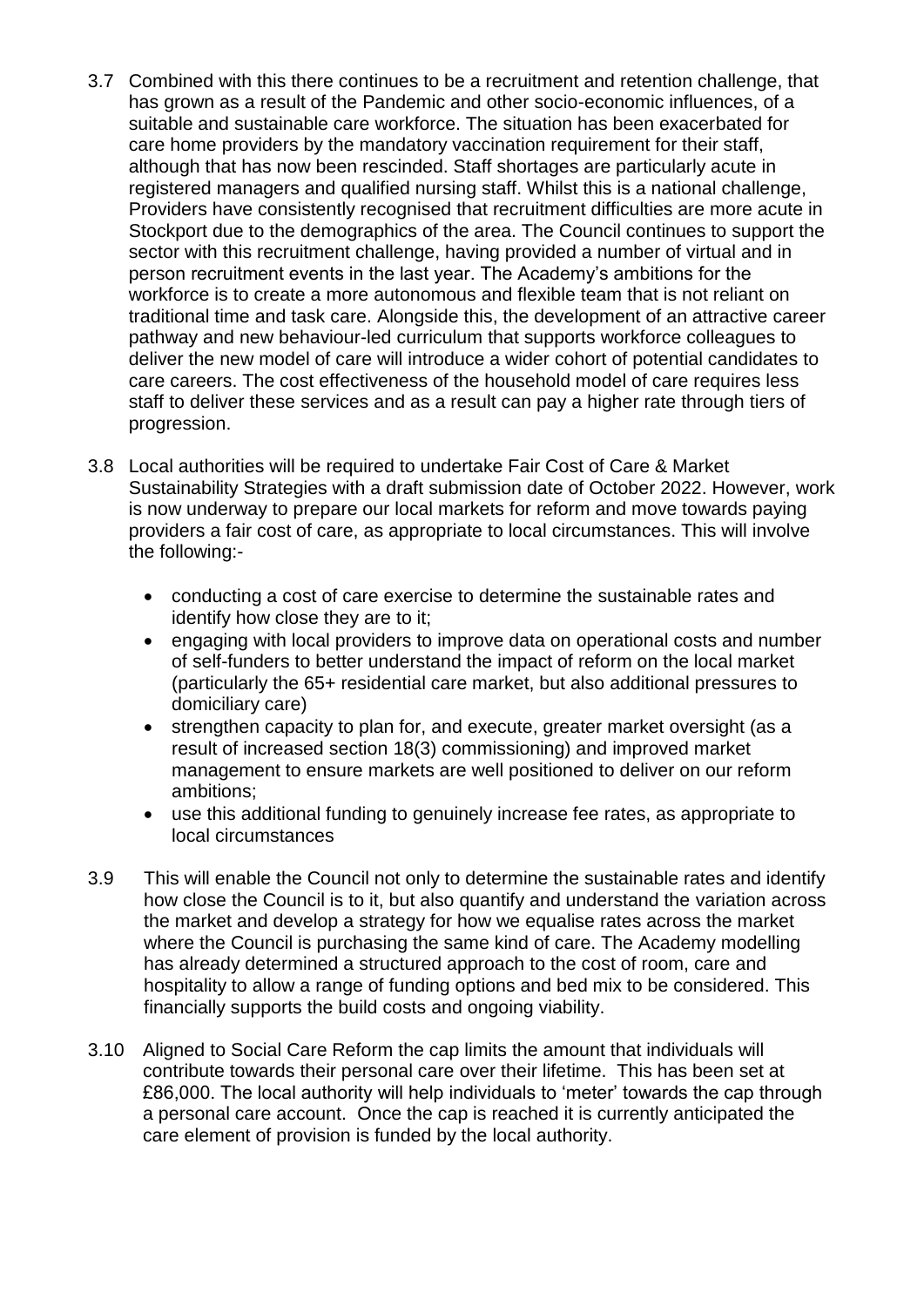3.11 These financial challenges are addressed in Appendix 1 which sets out how the capital and operational costs of the Academy will be financed.

### **4 ACADEMY OPERATING STRUCTURE**

- 4.1 The financial model is based upon the Council's preferred operating structure which will involve the procurement of an operator to deliver services from the Academy under a Management Contract.
- 4.2 Management contracts have become more popular over the last five to ten years across the Operational Real Estate sectors. A management contract enables operators to minimize the obligations and responsibilities in order to focus on expansion. It is a formal arrangement under which the owner, SMBC, employs the services of an operator to act as its agent to provide professional care management in return for a fee. The operator assumes full responsibility for the management of the business; however, the ultimate legal and financial responsibilities and rights of ownership of the property, its furniture and equipment, its working capital and the benefits of its profits (or burden of its losses) remain those of the owner, SMBC. Management agreements are usually long-term arrangements of 25-35 years.
- 4.3 Under a management contract SMBC will have greater control in respect of admissions and also service levels in order to achieve the outcomes that it is striving for. It is for this reason that we recommend that a management contract should be considered as the best operating structure for The Academy.
- 4.4 A Management Contract strikes the balance providing control around the care service working with a proven care operator who will assume full responsibility for management of The Academy. Whilst this appears to provide the best structure to meet the Council's objectives the model should retain the flexibility to adopt other structures which may become more favourable following further engagement with operators and stakeholders.
- 4.6 A two stage selection process is proposed in order to procure an operator whose vision and principles are aligned with those of the Academy. The process can be summarised as follows:

Stage 1 – Operator Proposals and Analysis which will jointly agree the preferred ownership and operating structure, agree a targeted list of operators to approach for management agreement proposals, and discuss the opportunity with the agreed list. Following this process we would seek proposals from interested parties and undertake in-depth analysis of operating proposals, including potential scenarios, feasibility/deliverability of each proposal, and their robustness of the operating projections.

Stage 2 – Contract Negotiation with a shortlist of parties and assess the final proposals to provide the Council with recommendations as to the optimum operator to partner with.

4.9 Although the Council's preferred operating structure would be under a management contract, we will, as part of the operator selection process engage with the NHS. We will get to understand if they have the foreseeable demand and appetite to enter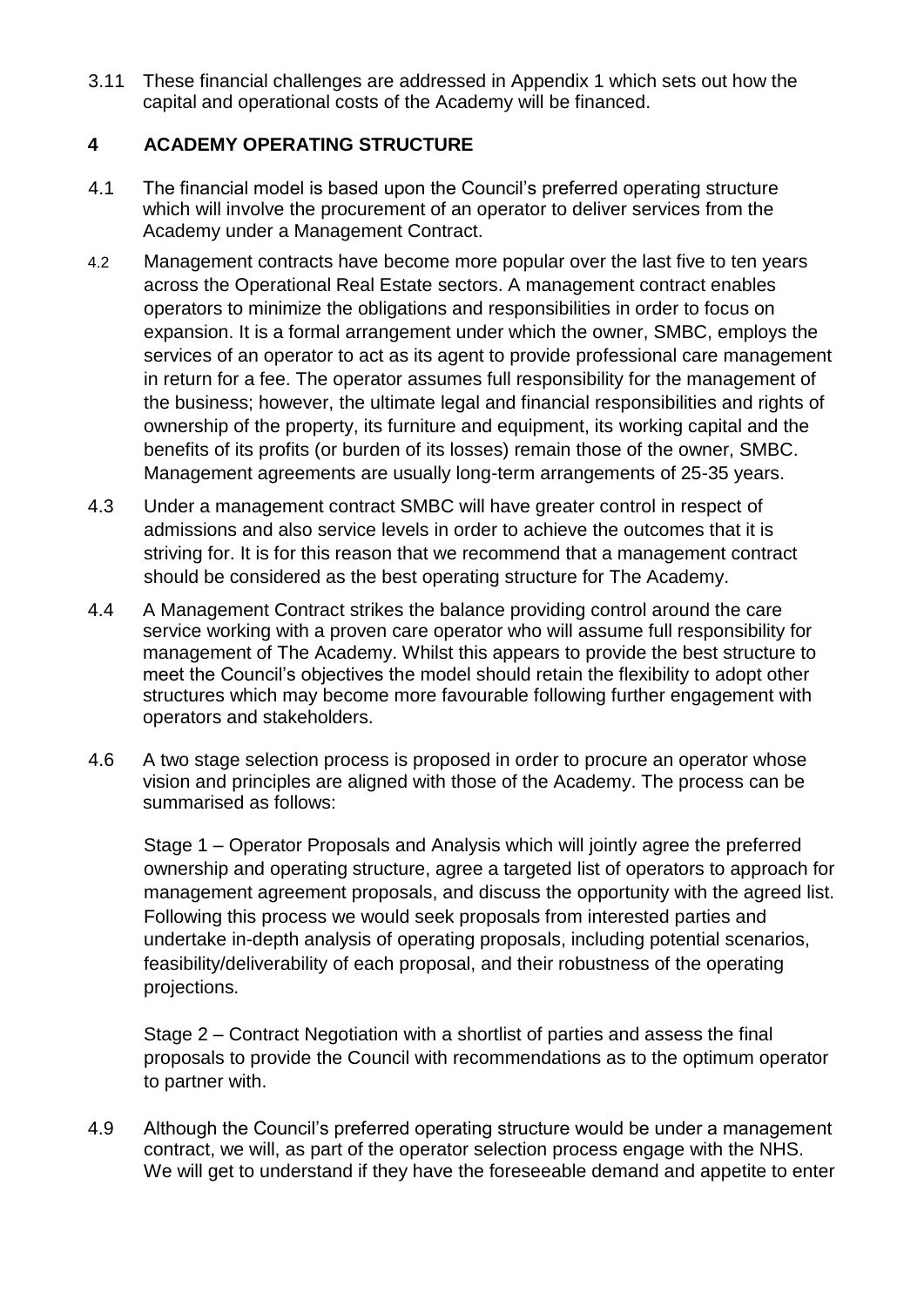into a lease agreement on The Academy of Living Well with a view to providing all of their intermediate care provision in a dedicated development.

- 4.8 A potential disadvantage of a Lease structure with a third party care operator could limit the Council's ability for greater control over the service delivery and outcomes. However, if it was a Lease structure with the NHS, then certain comfort could be gained by fully understanding their aims which could be aligned with the service delivery and outcomes that the council are looking to achieve. This would be included and pursed as part of the Operator Search process.
- 4.9 The Intermediate care landscape in Stockport required a review on what future bedbased provision would be required following the end existing contracts. Alongside this a joint working group with the CCG was established to develop a joint framework for Residential and Nursing Care homes in the Borough. Discussions took place on the desired approach to commission intermediate tier/D2A beds in the future and how the Academy could potentially support this.
- 4.10 In the longer-term there is a clear appetite from NHS partners to develop and manage our own provision and this demonstrates the Council's forethought on the St Thomas' development as a key component for the strategy for intermediate care and discharge to assess.
- 4.11 The aforementioned leasing arrangement presents an opportunity for an eventual partnership with the NHS foundation trust to develop this approach either within the Academy or at another site within Stockport.

### **5. AFFORDABLE HOUSING**

- 5.1 The delivery of 68 affordable homes adjacent to the Academy at St Thomas' Gardens will be managed by Stockport Homes Group (SHG) as part of Viaduct Housing Partnership.
- 5.2 Increases in build costs and risk factors associated with the refurbishment of listed buildings have led to a review of the tenure mix from the original proposal, however SHG remain committed to delivering 100% affordable housing on this scheme.
- 5.3 Financial governance for this aspect of the project will be overseen by SHG's Board and a report will be submitted for approval to progress the scheme in due course.

### **6 NEXT STEPS**

6.1 The delivery of the Academy and the residential development are linked through the Planning Conditions for the consented scheme. Subject to the recommendations in this report being approved, and SHG Board Approval for the residential development, the next steps will be to appoint a contractor to undertake further surveys and enabling works under a pre contract service agreement. This will allow a more informed target cost to be worked up for the scheme, and if this is within the parameters of the financial model, a build contract can be awarded to construct the scheme later this year.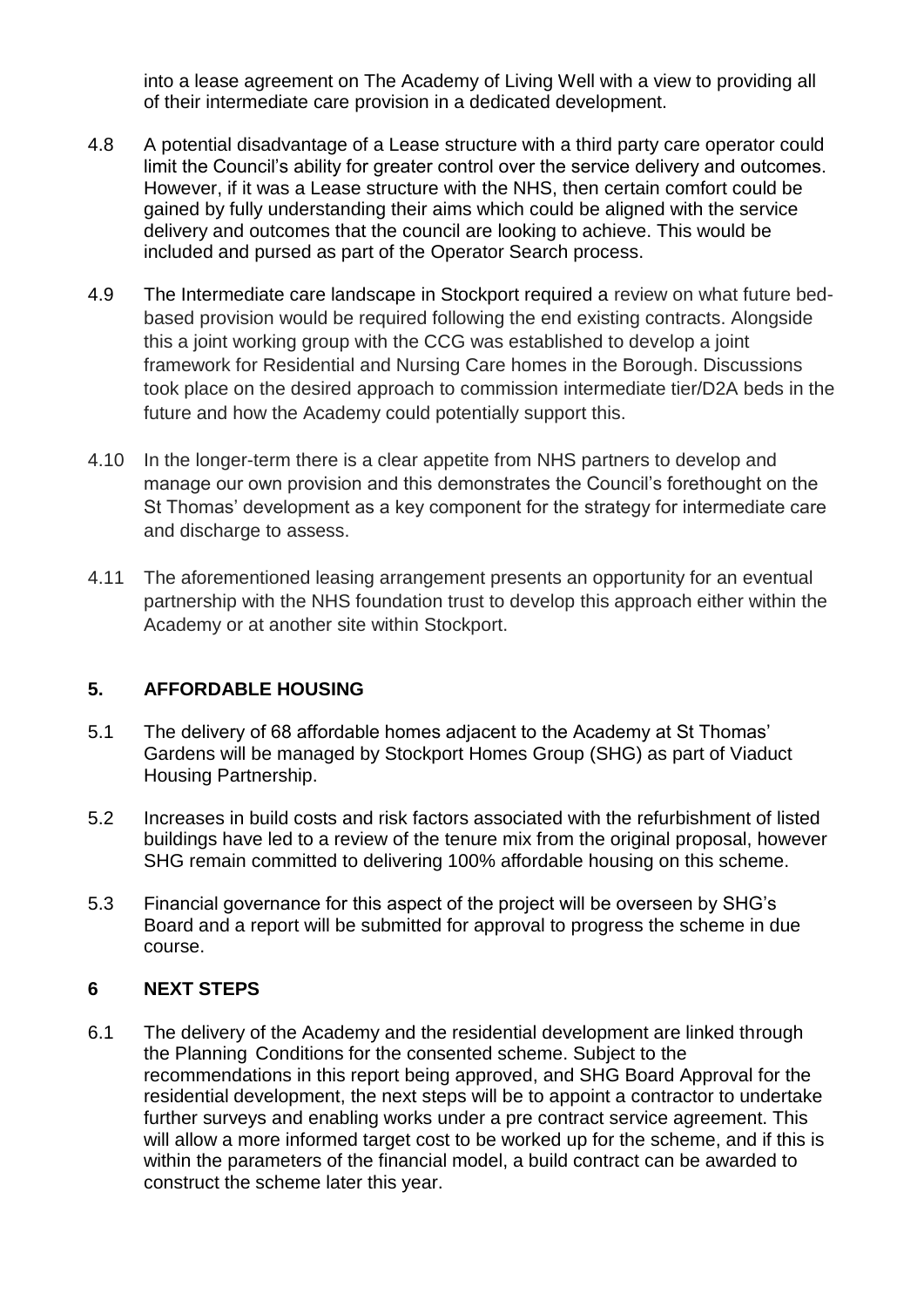6.2 The next period of activity will also involve the commencement of operator engagement process for the Academy and further dialogue with Stakeholders to refine the operating structure for the Academy.

## **7. FINANCIAL IMPLICATIONS AND RISKS**

7.1 Financial implications and risks are contained in a confidential appendix to this report.

# **8. LEGAL CONSIDERATIONS**

8.1 The appointment of a building contractor to deliver The Academy of Living Well will be undertaken through a fully compliant procurement route. It is intended this will be through the Procure North West framework. If this is not feasible then an alternative compliant procurement route will be used.

### **9. HUMAN RESOURCES IMPACT**

9.1 The project will be delivered within existing staff resources.

# **10. EQUALITIES IMPACT**

- 10.1 Equality Impact Assessment will take place on the Academy of Living Well and already throughout the current design stages and development of service provision we have aspired to ensure it is accessible, inclusive and community based. The Academy is being delivered as part of our Prospectus for All Age Living, and our intention is to provide;
	- a building with facilities that are accessible and welcoming;
	- workforce strategies that will focus on inclusivity and removing barriers that will support people to access an attractive career pathway:
	- sustainable employment terms and conditions, and flexibility in work patterns;
	- community activity based opportunities for engagement, personal learning and development, care provision and reducing social isolation.
- 10.2 Stakeholder engagement and customer insight have been, and continue to be, important with ongoing activities throughout the Development of the Academy. We have undertaken numerous engagement activities and collated a vast amount of insight through business intelligence and ethnographic research, which ensures we have consulted, collaborated and understood our market and our stakeholders. These activities have had direct input into shaping our Aspirations for the Academy and sense checking our equality provision.

# **11. ENVIRONMENTAL IMPACT**

11.1 A number of interventions have been specified as part of the design of the Academy of Living Well to create a sustainable building for the future. The building will be delivered to BREEAM Excellent standard (BREEAM is the world's leading sustainability method for building projects). We are also exploring the use of either ground or air source heat pumps to provide a sustainable source of energy for the building.